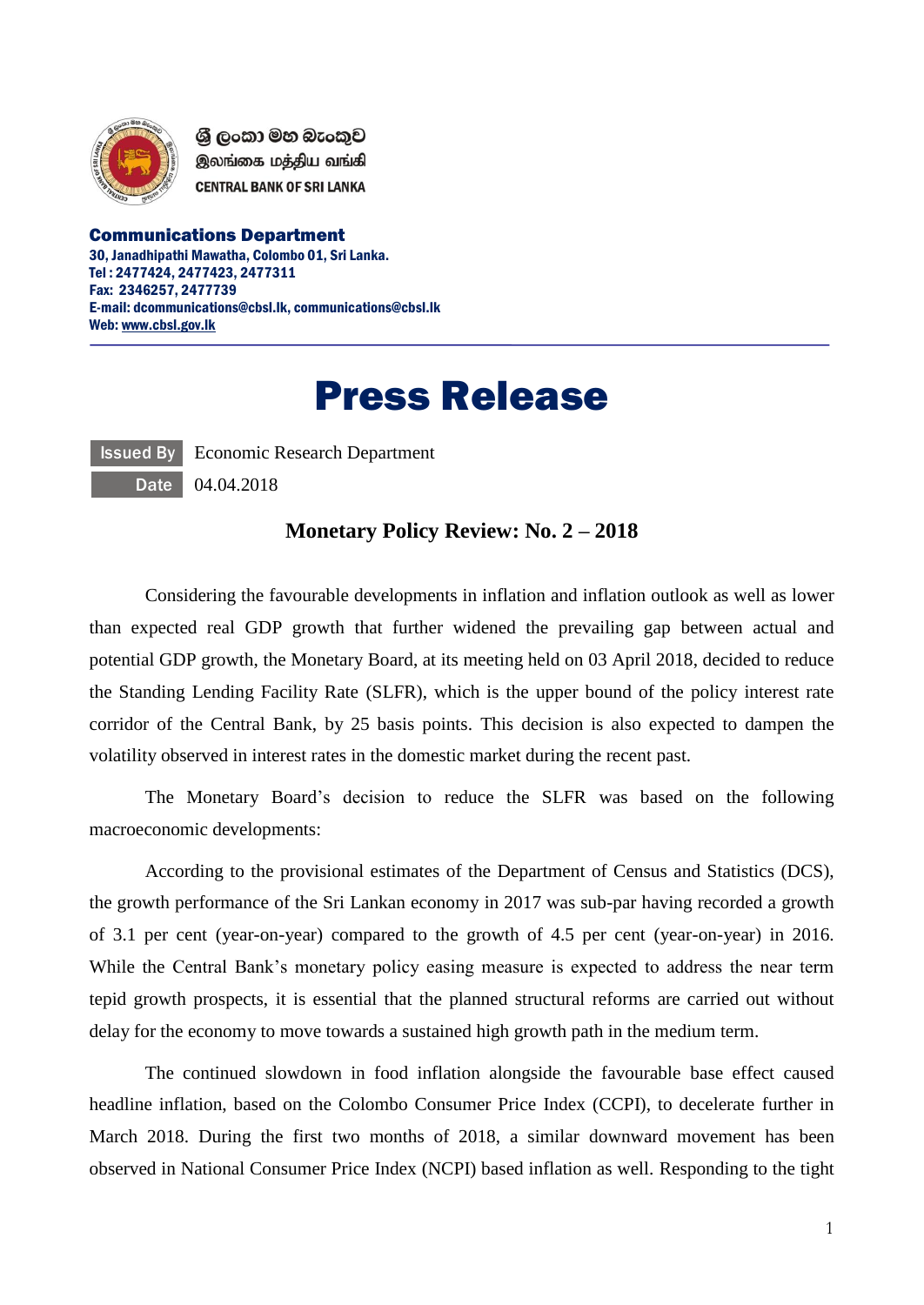monetary policy stance, core inflation remained below-mid-single digit levels, while inflation expectations remain anchored. In keeping with these developments, headline inflation is projected to be within the targeted levels during 2018, even after accounting for the impact on inflation from possible administered price adjustments in the near term.

On the external front, in January 2018, export performance improved both in terms of price and volume, which however was outpaced by the increase in imports, thus causing a widening of the trade deficit. Nevertheless, improved foreign exchange inflows in the form of earnings from tourism as well as workers' remittances helped cushion the impact on the current account to some extent. Supported by the moderation in inflation during the first quarter of 2018 and the gradual depreciation in the nominal exchange rate, the real effective exchange rate (REER) indices recorded a gradual adjustment, thereby augmenting the country's competitiveness. Improved competitiveness under the flexible exchange rate regime would help reduce the external current account deficit in the future. So far during the year, the Central Bank has been able to purchase over US dollars 400 million from the domestic foreign exchange market to build up international reserves, in addition to the net foreign exchange purchases of US dollars 1,664 million in 2017, thus improving the non-borrowed portion of external official reserves and reducing the vulnerability to external shocks.

Fiscal slippages in spite of the government's efforts towards consolidation caused the overall fiscal deficit to deviate from its envisaged path in 2017. However, notable improvements were observed in tax revenue collection and current expenditure, helping the government to record a primary surplus and a moderation in the debt to GDP ratio in 2017. The implementation of the Inland Revenue Act (IRA) with effect from 1 April 2018 along with other reforms to improve revenue administration are likely to support fiscal performance in the period ahead.

In the monetary sector, in spite of the increase in credit to the public sector by banks, the growth of both broad money supply and credit extended to the private sector remained subdued during the first two months of 2018. Most market interest rates have stabilised at high levels, while real interest rates indicated an upward trend with declining inflation. However, an undue increase in short term market interest rates was observed recently, requiring the Central Bank to take corrective operational measures to address such volatility.

The Monetary Board was of the view that the above developments warrant a reduction in policy interest rates of the Central Bank. In particular, the favourable developments in inflation, inflation outlook and the trends in the monetary sector, along with the lacklustre performance in economic growth, were viewed as factors supporting some relaxation of the monetary policy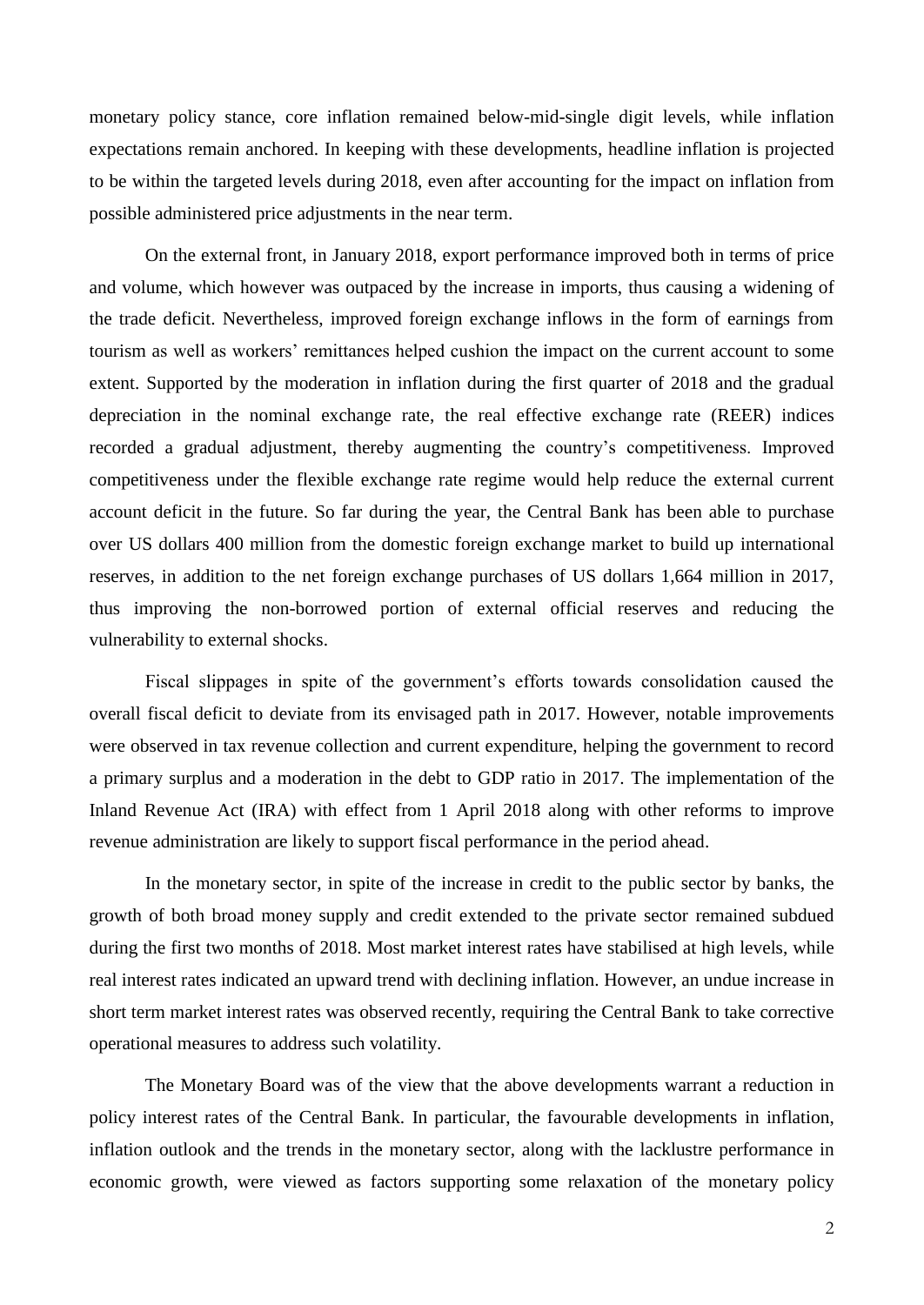stance. In the meantime, risks arising from global economic developments and the domestic fiscal front were identified as factors that need to be closely monitored, going forward. With this decision of the Monetary Board to reduce the Standing Lending Facility Rate (SLFR) of the Central Bank by 25 basis points, SLFR will be at 8.50 per cent, while the Standing Deposit Facility Rate (SDFR) will remain unchanged at 7.25 per cent. The narrower policy rate corridor will also help the Central Bank to maintain short term interest rates at desirable levels with less volatility.

| <b>Monetary Policy Decision:</b>             | <b>SLFR</b> reduced by 25 bps |
|----------------------------------------------|-------------------------------|
| <b>Standing Deposit Facility Rate (SDFR)</b> | 7.25%                         |
| <b>Standing Lending Facility Rate (SLFR)</b> | 8.50%                         |
| <b>Statutory Reserve Ratio (SRR)</b>         | 7.50%                         |

The release of the next regular statement on monetary policy will be on 11 May 2018.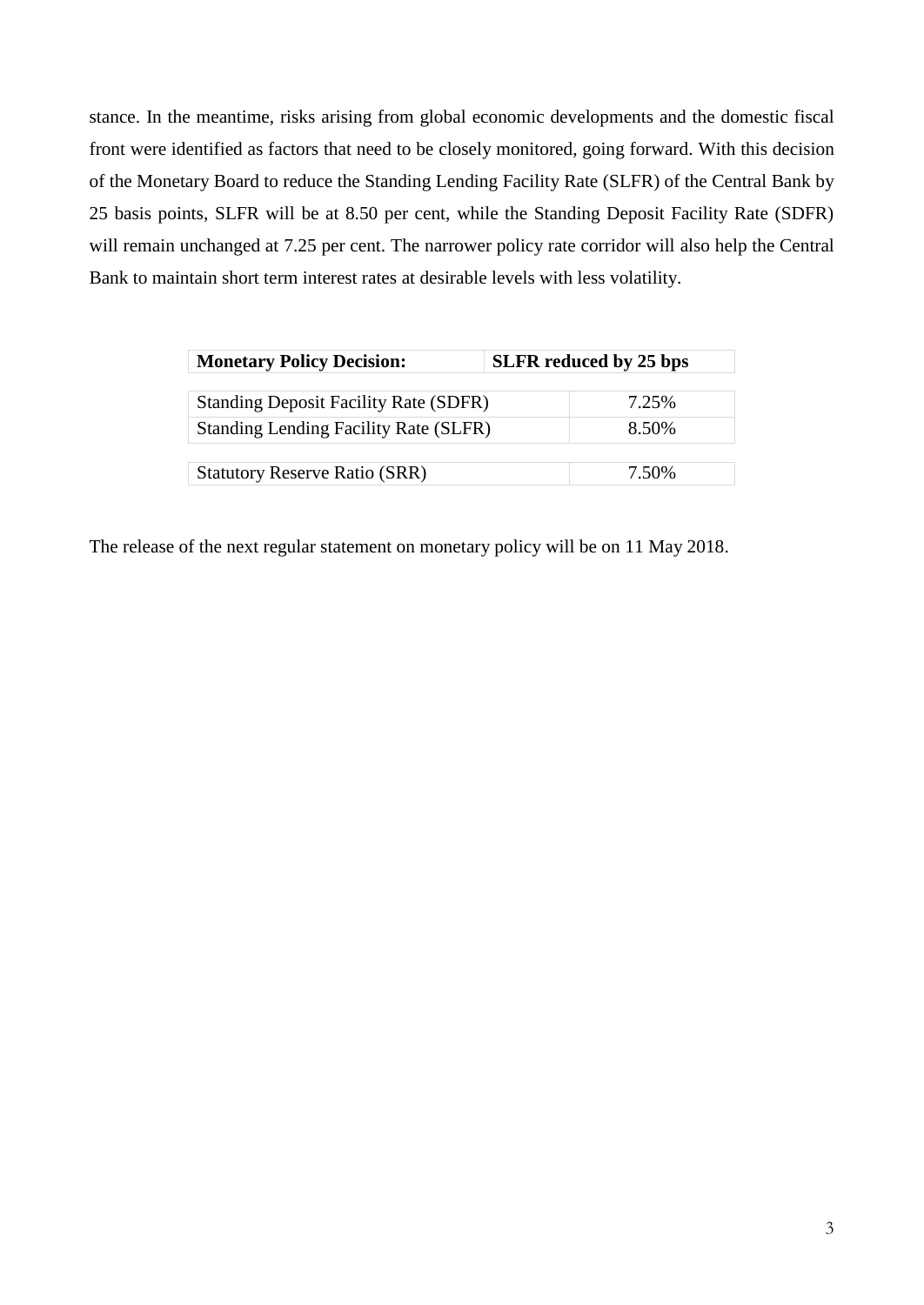#### **Data Annexure:**

| <b>Economic</b><br><b>Activities</b> | Year - on - Year % Change      |                                 |                                |                          |        |                                |                                 |                                |                          |            |  |  |
|--------------------------------------|--------------------------------|---------------------------------|--------------------------------|--------------------------|--------|--------------------------------|---------------------------------|--------------------------------|--------------------------|------------|--|--|
|                                      |                                |                                 | 2016                           |                          |        | 2017                           |                                 |                                |                          |            |  |  |
|                                      | <b>First</b><br><b>Ouarter</b> | <b>Second</b><br><b>Ouarter</b> | <b>Third</b><br><b>Ouarter</b> | Fourth<br><b>Ouarter</b> | Annual | <b>First</b><br><b>Ouarter</b> | <b>Second</b><br><b>Ouarter</b> | <b>Third</b><br><b>Ouarter</b> | Fourth<br><b>Ouarter</b> | Annual     |  |  |
| <b>Agriculture</b>                   | $-4.4$                         | $-5.6$                          | 1.4                            | $-6.2$                   | $-3.8$ | $-4.4$                         | $-3.1$                          | $-3.0$                         | 7.1                      | $-0.8$     |  |  |
| <b>Industries</b>                    | 13.9                           | 0.7                             | 2.4                            | 5.6                      | 5.8    | 3.6                            | 5.6                             | 3.9                            | 2.7                      | <b>3.9</b> |  |  |
| <b>Services</b>                      | 3.3                            | 3.3                             | 5.7                            | 6.2                      | 4.7    | 4.3                            | 2.7                             | 2.8                            | 3.2                      | 3.2        |  |  |
| <b>GDP</b>                           | 5.9                            | 1.9                             | 4.5                            | 5.4                      | 4.5    | 3.4                            | 3.0                             | 2.9                            | 3.2                      | 3.1        |  |  |

#### **Table 01: Real GDP Growth (Provisional)**

 *Source: Department of Census and Statistics*

| <b>Month</b>                                            |                   | Mar 17 | <b>Jun 17</b> | Sep 17 | <b>Dec 17</b> | <b>Jan 18</b> | Feb 18 | <b>Mar 18</b> |
|---------------------------------------------------------|-------------------|--------|---------------|--------|---------------|---------------|--------|---------------|
| <b>Headline Inflation</b><br>(Year on year %<br>change) | $CCPI (2013=100)$ | 7.3    | 6.1           | 7.1    | 7.1           | 5.8           | 4.5    | 4.2           |
|                                                         | NCPI $(2013=100)$ | 8.6    | 6.3           | 8.6    | 7.3           | 5.4           | 3.2    |               |
| <b>Core Inflation</b><br>(Year on year %<br>change)     | $CCPI (2013=100)$ | 7.3    | 5.1           | 6.0    | 4.3           | 3.5           | 3.5    | 3.4           |
|                                                         | NCPI $(2013=100)$ | 7.0    | 4.1           | 4.6    | 2.7           | 2.1           | 2.0    |               |

#### **Table 02: Inflation**

 *Source: Department of Census and Statistics*

## **Table 03: Monetary Sector Developments (Provisional)**

|                                       |               |        | <b>Outstanding Amount (Rs. billion)</b> |                   |        | Year - on - Year % Change |        |               |               |               |
|---------------------------------------|---------------|--------|-----------------------------------------|-------------------|--------|---------------------------|--------|---------------|---------------|---------------|
| <b>Indicator</b>                      | <b>Jun 17</b> | Sep 17 | <b>Dec 17</b>                           | Jan <sub>18</sub> | Feb 18 | <b>Jun 17</b>             | Sep 17 | <b>Dec</b> 17 | <b>Jan 18</b> | <b>Feb 18</b> |
| <b>Reserve Money</b>                  | 892           | 909    | 940                                     | 930               | 938    | 17.8                      | 14.5   | 9.8           | 12.3          | 10.7          |
| Broad Money $(M_{2b})$                | 5,873         | 6,132  | 6,308                                   | 6,378             | 6,451  | 21.2                      | 20.3   | 16.7          | 16.8          | 16.2          |
| Net Foreign Assets (NFA)              | $-246$        | 10     | 122                                     | 128               | 116    | 50.0                      | 103.8  | 152.6         | 138.9         | 131.3         |
| Net Domestic Assets (NDA)             | 6,119         | 6,122  | 6.187                                   | 6,251             | 6,335  | 14.7                      | 13.9   | 9.8           | 8.0           | 7.0           |
| Net Credit to the<br>Government (NCG) | 2,235         | 2,224  | 2,169                                   | 2,221             | 2.246  | 11.4                      | 14.1   | 10.0          | 5.1           | 2.4           |
| Credit to Public Corporations         | 551           | 498    | 514                                     | 507               | 524    | 13.7                      | 10.0   | 3.9           | $-2.2$        | $-2.0$        |
| Credit to the Private Sector          | 4,505         | 4,659  | 4,822                                   | 4,863             | 4,922  | 18.6                      | 17.5   | 14.7          | 15.2          | 14.6          |
| Broad Money $(M_4)$                   | 7,221         | 7,558  | 7,796                                   | 7,900             | 7,979  | 20.3                      | 19.9   | 17.6          | 17.7          | 17.1          |

 *Source: Central Bank of Sri Lanka*